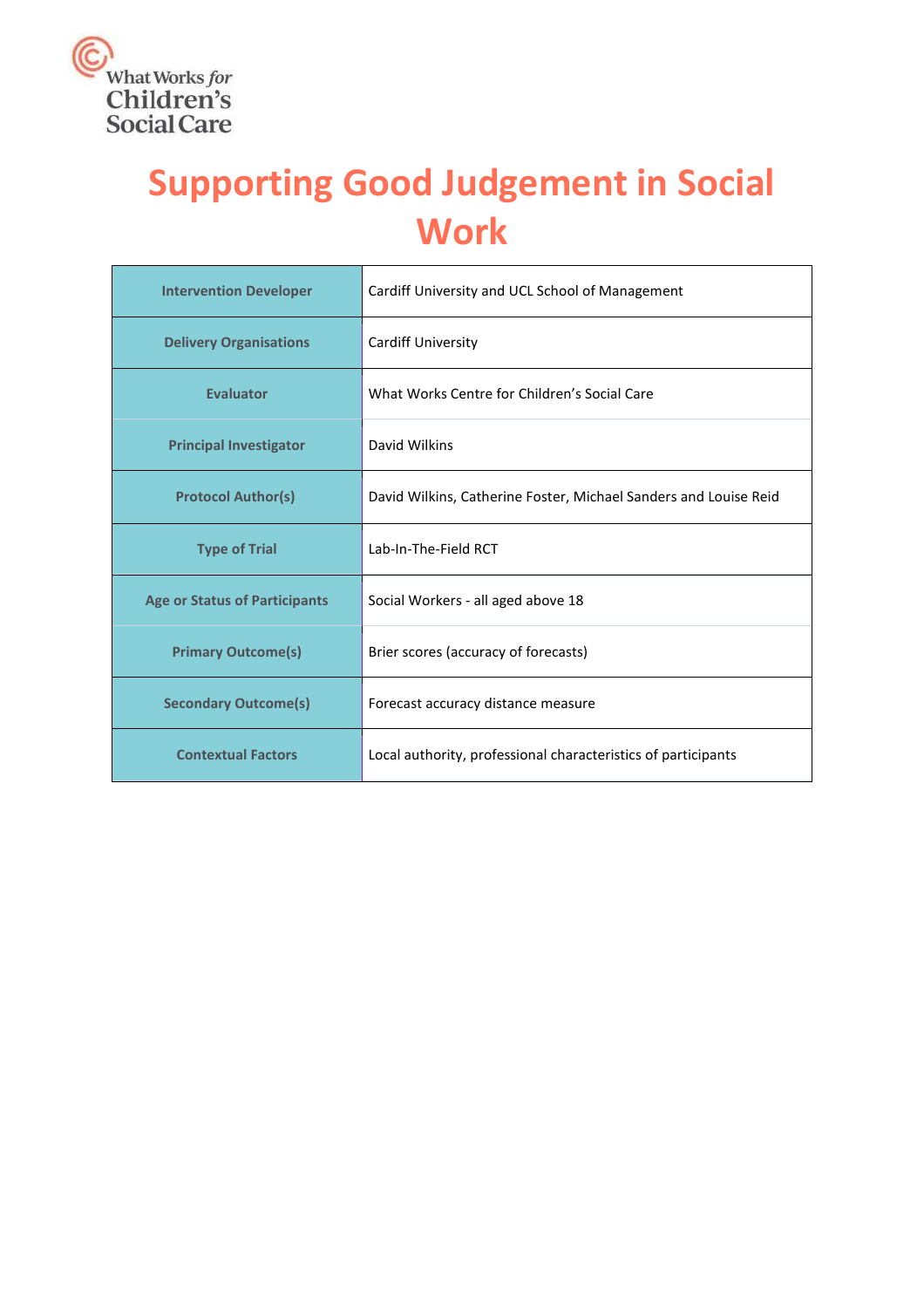## **Table of Contents**

<span id="page-1-0"></span>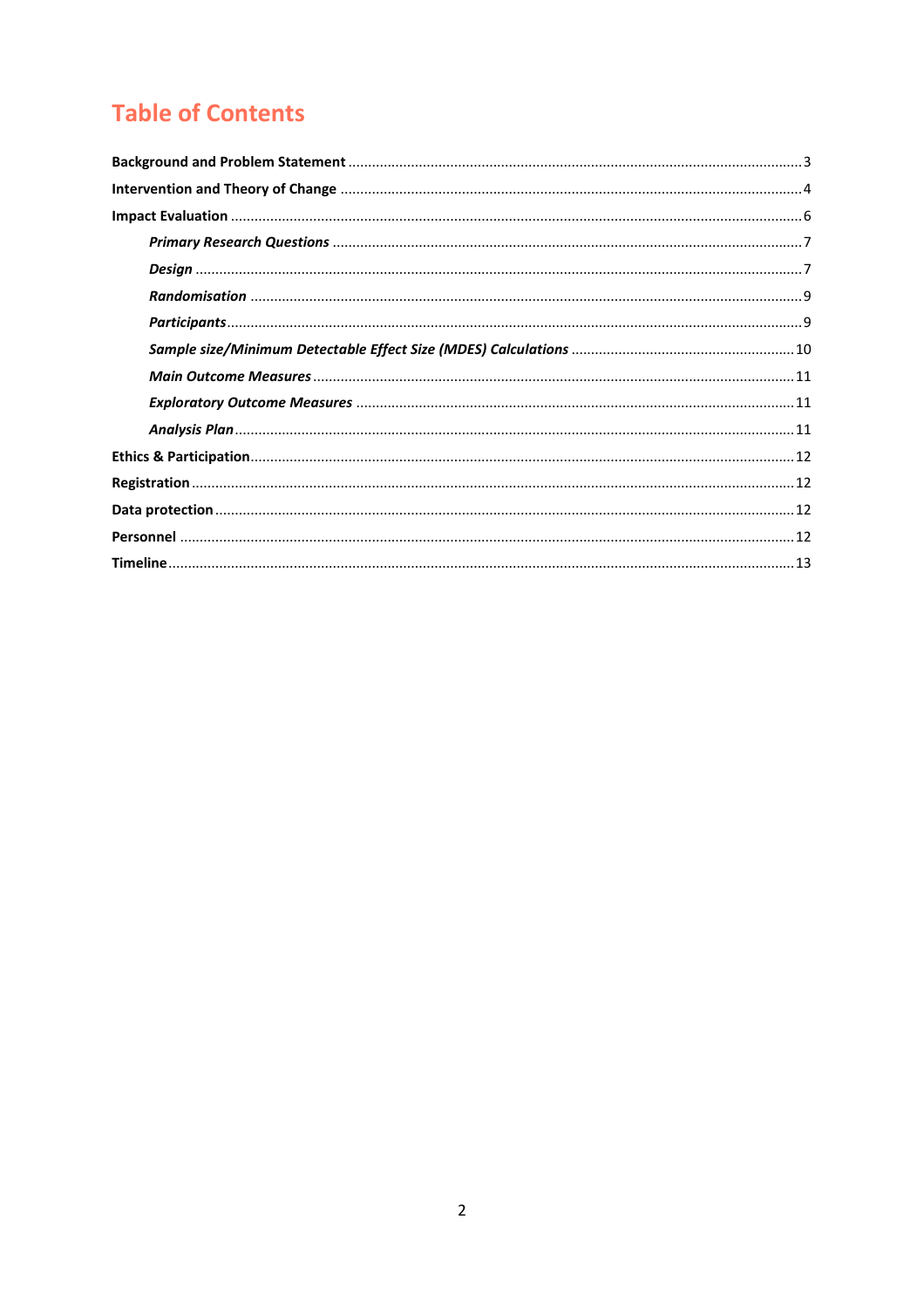### **Background and Problem Statement**

Child and family social workers in England make thousands of influential decisions every day and by so doing they aim to support families and protect children from significant harm. Deciding that a child is at risk of significant harm is one of the most consequential decisions that the state can make, leading as it may to the child being removed from the care of their family, permanently in some cases. Less critically, but still of importance, social workers must also make decisions about whether parents might benefit from particular services, whether to close or keep open a case, how often to visit children and what information to include in assessment reports. It is widely acknowledged that the ecology of social work decision-making is complicated. Social workers do not make all of their decisions individually. In many cases, good decision-making means working in partnership with parents and young people and enabling families to take decisions for themselves. Decision-making in social work is also informed by inequalities at the macro level, by institutional and organisational factors, including the availability (or otherwise) of resources, specific local and team cultures and family-related factors (Keddell and Hyslop, 2016). In addition, social work is not simply a professional and evidence-informed activity – it is to a great extent a moral and political activity too. And just because a particular outcome is thought likely, does not imply a necessary course of action – *is* does not imply *ought*. The challenge often in social work is to balance competing rights. For example, parents are entitled to support and the opportunity to show they can make changes, even if the chances of success are deemed (by the social worker) to be low. On the other hand, children are entitled to protection from significant harm and the right of the parent to support does not supersede the child's right to protection. Thus, understanding and supporting the quality of social work decision is far from straight-forward. In order to ensure the system as a whole consistently does the right thing with and for families, changes would be needed at all levels. This complexity does not mean however that the role and influence of the individual social worker is unimportant. Just as it is worthwhile and valuable to support social workers to develop excellent communication skills (despite all of the wider macro influences alluded to above), so it is worthwhile and valuable to support social workers to make the best possible decisions – wise, professionallyinformed, child and family focused, consistent, reasonable and fair.

There are two broad approaches that are used to assess the quality of decision-making - by measuring the outcome, or by measuring some aspect of the process. Neither approach is straightforward, and both have strengths and limitations. For example, when measuring the outcome, one has to decide over what time-frame to consider. If a social worker decides to close a case they are working on, is it reasonable to judge the outcome of this decision over weeks, months or years? If the case is closed and the child is significantly harmed within a short-period of time, one might judge the decision to be deficient in some way. One difficulty with measuring outcomes is that good decision-making may lead to poor outcomes because of other factors (and vice versa) – including the influence of chance. It may also be the case that more expert decision-makers are given more complicated decisions (e.g. senior social workers being allocated more complex child protection work). This could give the impression that as expertise increases, the likelihood of a more positive outcome following a decision decreases.

Measuring the quality of the process is also complicated, and usually involves either measures of coherence or correspondence. Coherence measures include asking whether the rationale for the decision is reasonable and defensible. For social work, one might also consider to what extent the decision was made in collaboration with family members, as opposed to by professionals without any family involvement. Correspondence measures consider whether the process conforms to some external standard, for example of acknowledged experts. Novice social workers can be asked to consider a case vignette and make a decision about what should happen next. The rationale for these decisions can then be compared with those of experts considering the same vignette (see Taylor and Whittaker, 2018).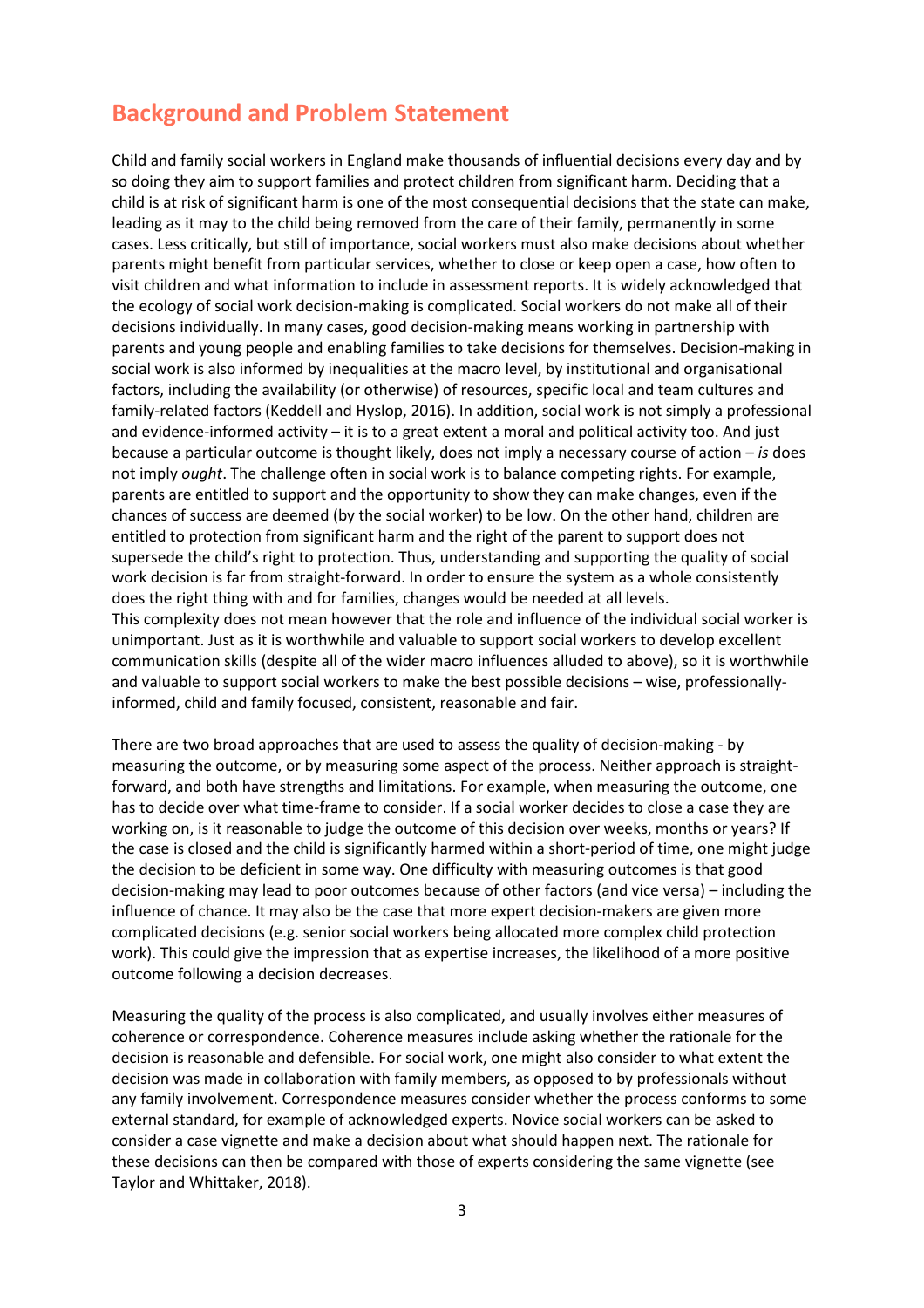Another approach is that used by the *Good Judgement Project*. In a series of studies, they have assessed the quality of expert reasoning and judgement by considering correspondence not between experts and but between forecasts and reality. They do so by asking respondents questions about what might happen in future and using Brier scores to keep track of accuracy. By so doing, they have been able to identify some common features of good forecasters, some training approaches to help improve forecasting accuracy and ways of supporting teams to work together to produce more accurate forecasts than those of individuals. Many of the approaches they have used will be familiar to social work – including the importance of critical thinking, keeping an open mind, avoiding cognitive biases and considering a diversity of opinion.

The relationship between forecasting and decision-making is not straight-forward, although it is true that planning in general relies on an ability to think about what might happen (or not happen) in future. In social work, for example, when completing assessments social workers are making a forecast about the future (however implicitly or explicitly) – what could happen if we do *x* and what could happen if we do *y*. If a child or family presents with these needs, in the context of *z*, what are the possible and probable outcomes if the local authority a) intervenes or b) does not intervene? Yet there are all sorts of real-world pressures that impact on the kinds of plans (and underlying forecasts) that people make. One example in social work is the consequence of being wrong about a child being significantly harmed. In practice, it is often preferable (for the system, if not for families) that workers err on the side of caution (to be risk-averse). Thus, some plans and forecasts may be made not with the intention of achieving accuracy, but because of other motivations. With this study, we want to explore the concept of forecasting in relation to social work practice. The study has three aims - i) explore whether social workers can answer forecasting questions in relation to short case vignettes, ii) measure whether these forecasts are on average more accurate than chance and iii) to see whether brief online interventions make a difference (whether they improve accuracy). The outcome of this study, if successful, would be further studies involving social workers, to further explore these ideas.

### <span id="page-3-0"></span>**Intervention and Theory of Change**

Based on the experience of the *Good Judgement Project*, we hypothesise that forecasting accuracy can be improved by using relatively brief on-line interventions. For this experiment, we have selected three such interventions. Participants will be randomly assigned to one of these three interventions or a control condition. The three interventions are as follows.

**Cognitive de-biasing:** From the work of Kahneman and others, it has long been recognised that human reasoning is subject to a number of systematic errors. For example, confirmation bias occurs when people pay more attention and give more weight to evidence that supports their current view and overlook or undermine evidence which supports a different point of view. Confirmation bias has also been referred to as 'my side' bias. Cognitive de-biasing is a brief intervention that aims to make people more aware of confirmation bias and provides a framework for actively seeking out reasons why an initial conclusion may not be correct. This intervention will involve participants reading some material about confirmation bias and being given some advice about steps they can take to help minimise it (Morewedge et al., 2015; Chang et al, 2016).

**Feedback and growth mindset:** Providing people with feedback on their mistakes (and successes) is a well-established method for improving performance in a range of different situations and contexts (Wrisberg, 2007). For this intervention, participants will be given feedback on how they performed in relation to their first set of forecasts.

**Confidence calibration:** Understanding how confident one should feel about one's level of expertise is a challenge for many people. Particularly for novices and near-experts, it can be hard to judge your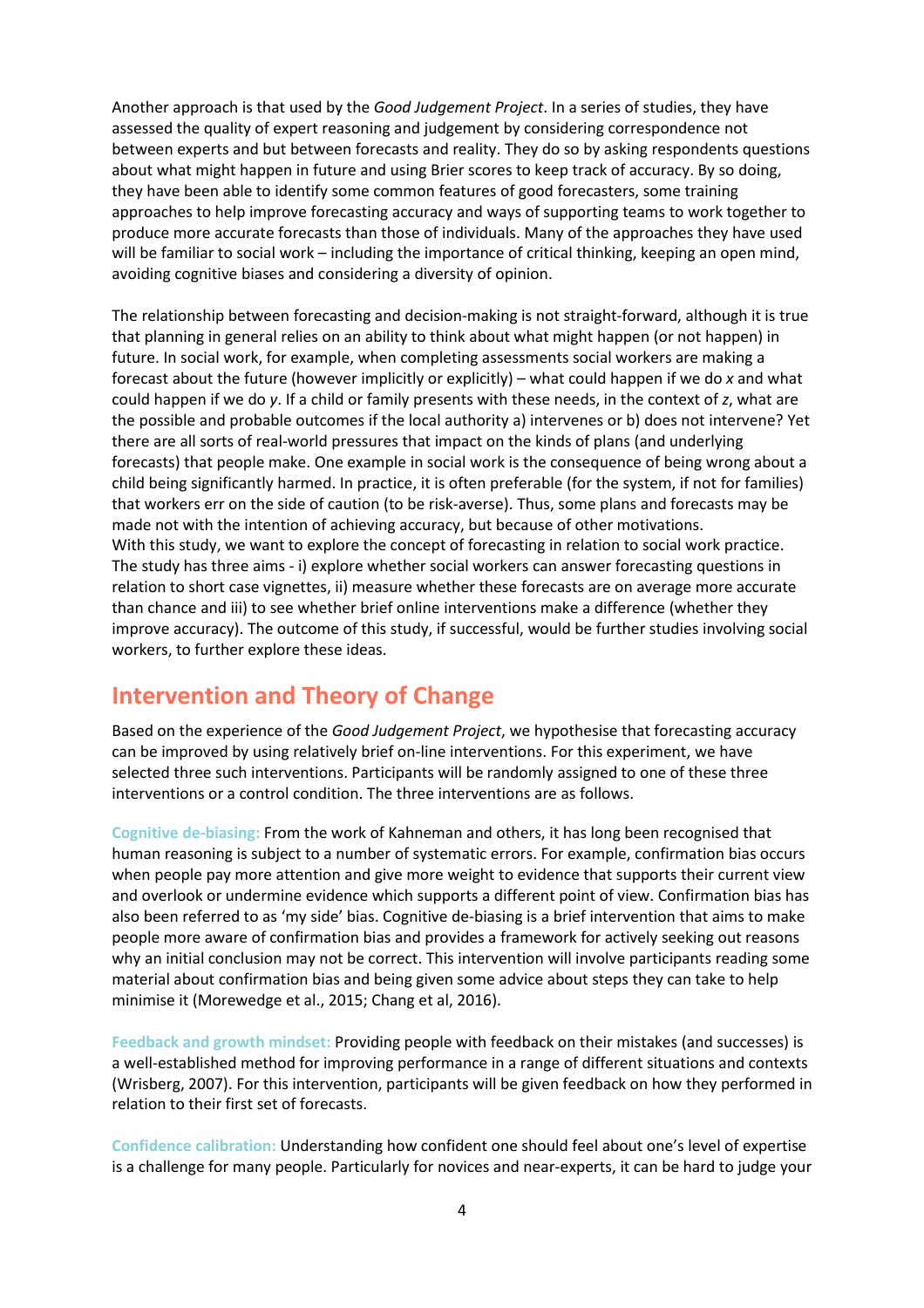own expertise in relation to others. For this intervention, participants will be given a series of social work-related general knowledge questions and asked to give a true / false answer and an indication of how confident they feel. At the end, participants will be shown whether they are over or underconfident or whether they are well calibrated (with confidence levels roughly equivalent to their level of knowledge; Hattie, 2013).

<span id="page-4-0"></span>The rationale for all three arms is that relatively short interventions can impact on reasoning abilities, at least in the short-term (Tetlock and Gardner, 2016).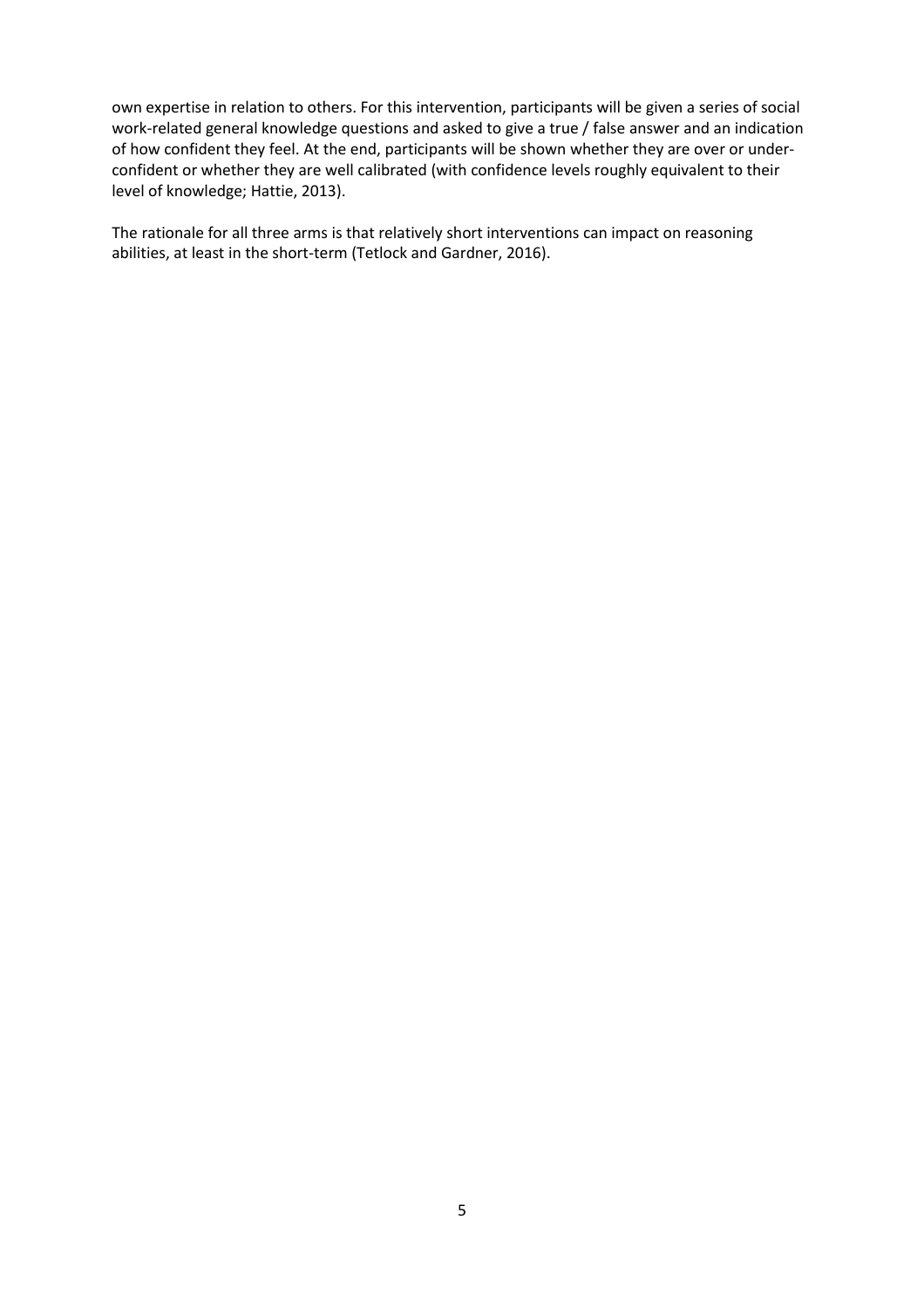

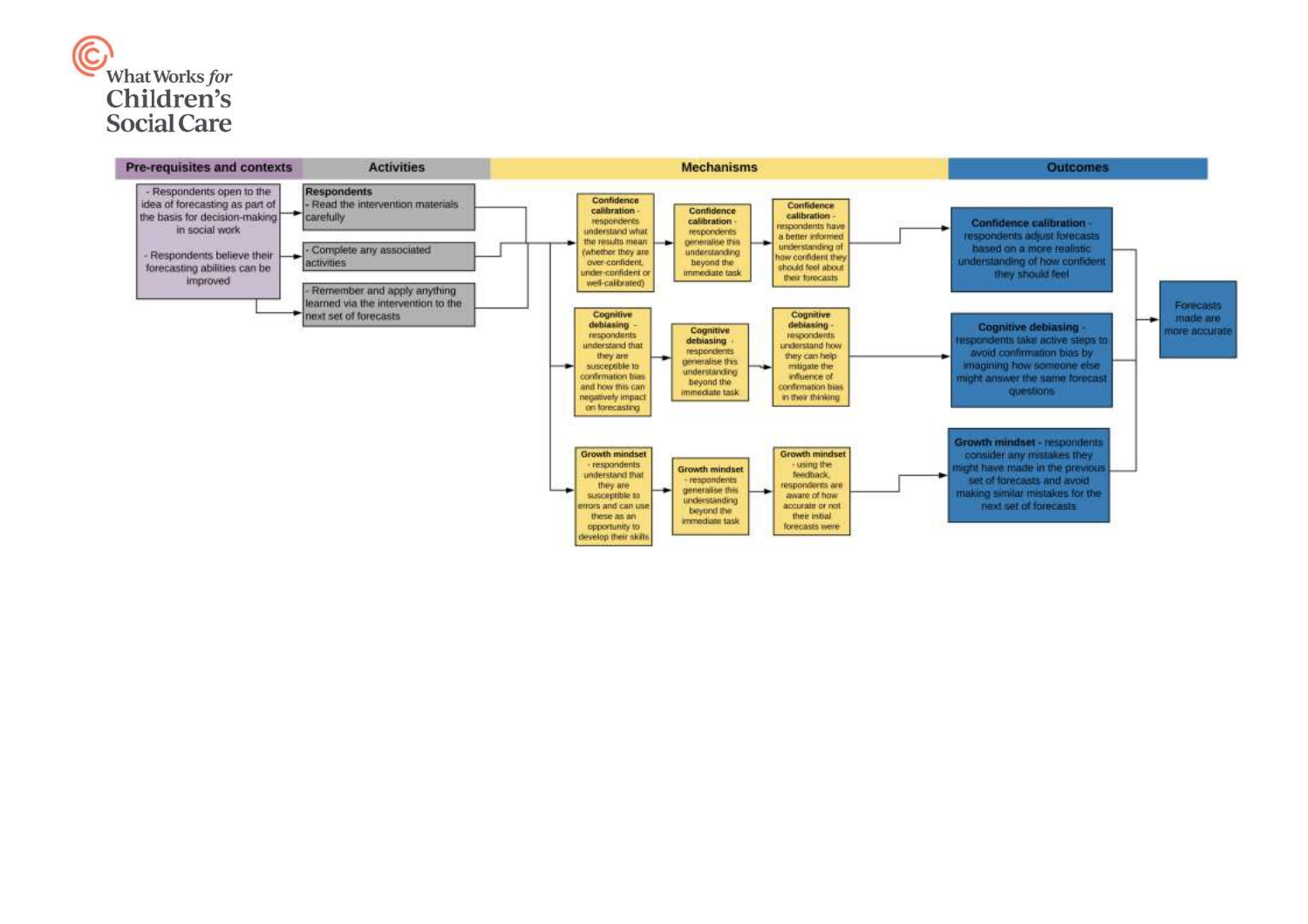

### **Impact Evaluation**

#### <span id="page-6-0"></span>**Primary Research Questions**

- How accurately can social workers forecast what is going to happen next from reading brief referral-type case vignettes?
- Can the accuracy of social work forecasting be improved using short, online interventions?

#### **Exploratory Research Questions**

- Can we predict forecasting accuracy from personal or professional characteristics?
- Is social workers' forecasting accuracy more similar to others in the same local authority than to the wider sample and / or actual case outcomes (this question seeks to explore the question of different thresholds between authorities and to what extent these influence forecasts about what might happen next)?

| Trial type and number of arms  |                                   | Randomised controlled trial with four arms (three<br>intervention and one control group)             |  |  |
|--------------------------------|-----------------------------------|------------------------------------------------------------------------------------------------------|--|--|
|                                | Unit of randomisation             | Individual social workers                                                                            |  |  |
|                                | variable                          | Accuracy of forecasts                                                                                |  |  |
| <b>Primary outcome</b>         | measure (instrument,<br>scale)    | <b>Brier scores</b>                                                                                  |  |  |
|                                | variable(s)                       | Accuracy of forecasts                                                                                |  |  |
| <b>Secondary</b><br>outcome(s) | measure(s)<br>(instrument, scale) | Distance measure                                                                                     |  |  |
|                                | variable(s)                       | Accuracy of forecasts                                                                                |  |  |
|                                | measure<br>(instrument, scale)    | Brier score differences between timepoints (pre and post<br>training) and each training intervention |  |  |

#### <span id="page-6-1"></span>**Design**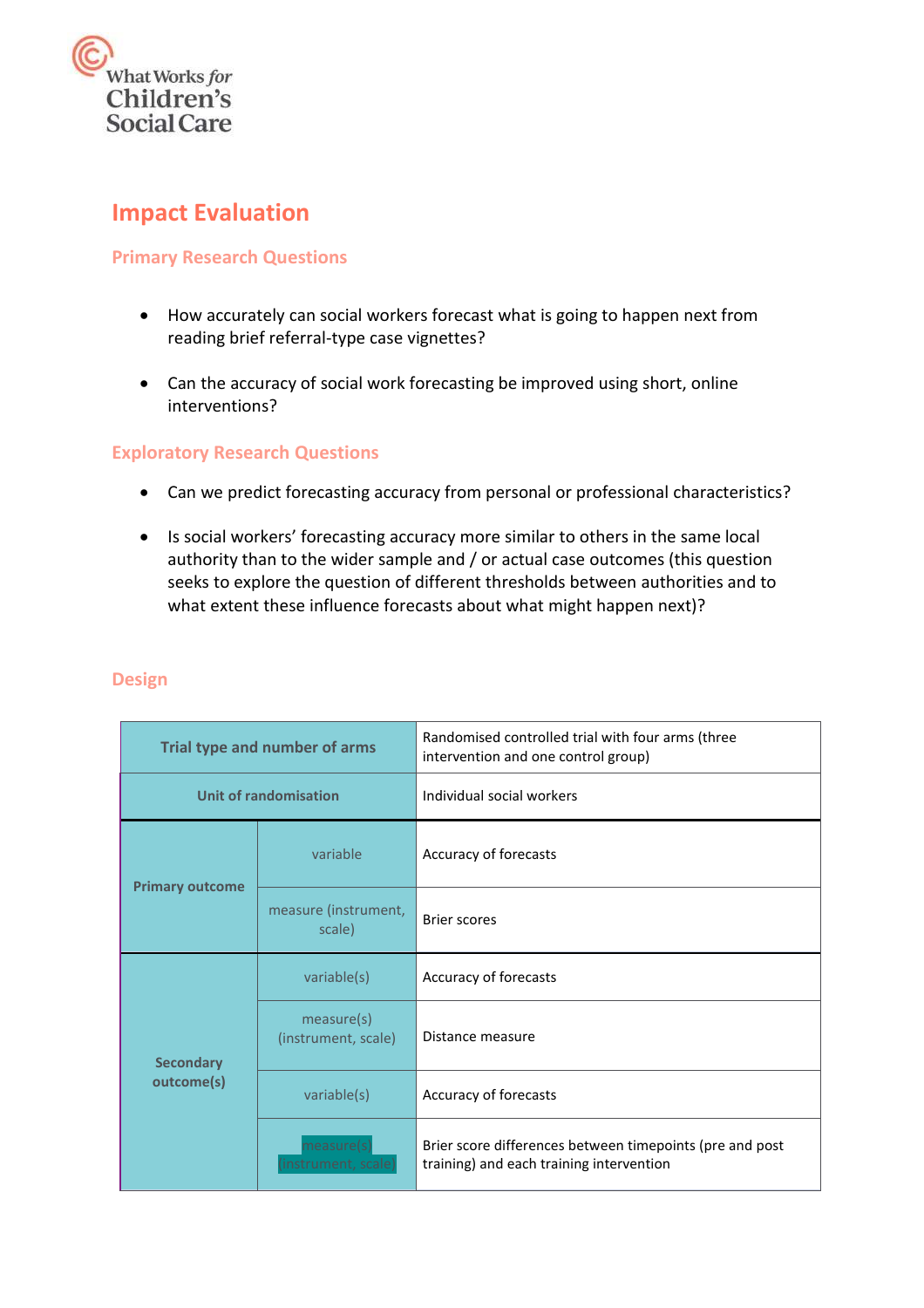For this experiment, we will ask social workers to forecast the likely outcome of a series of cases, having been provided with 300 – 500-word summaries of the case from the point of initial referral. Each case example is drawn from a real-world situation, and so we already know what actually happened in relation to each of the questions posed. For each case example, respondents will be asked to judge the likelihood of each of the following outcomes:

- No further action
- Social work or other form of assessment
- Emergency removal into care
- Something Else

Respondents will also be asked to judge the likelihood of the child becoming subject to the following types of plan within 12 weeks of the referral:

- Child in Need plan (section 17, 1989 Children Act)
- Child protection plan (section 47, 1989 Children Act)
- Looked after child plan (section 20 / 31, 1989 Children Act)
- No plan

The rationale for using a 12-week period is that when considering a referral, our hypothesis is that decisions are made at that point with a view to a relatively short time-window. It may be that forecasts over the longer term are actually easier, depending on what is being forecast.

We will also ask additional questions about each referral in relation to the possible behaviour of family members (e.g. will the parent attend a parenting programme or will the parent meet with the social worker?).

We have chosen to use case studies at the point of referral because information is often relatively limited at this point in time, and so respondents will not have to read a great deal of information in order to take part (which is then somewhat reflective of reality as this point within the referral and assessment process, albeit no laboratory test can be considered directly comparable to the real-world experience of responding to referrals).

After completing two initial forecasting tasks, respondents will be randomly allocated into one of four conditions - control or three forms of intervention.

- In each intervention arm, respondents will take part in a short (<10 minutes) activity with the aim of improving their forecasting ability - cognitive debiasing, confidence calibration and feedback with a growth mindset.
- After the intervention activity, respondents will complete a further set of forecasting tasks.
- Finally, each respondent will be asked to complete an endline survey to gather data on personal and professional characteristics.
- We will then compare the accuracy of the forecasts made by respondentsin each of the four conditions before and after the intervention.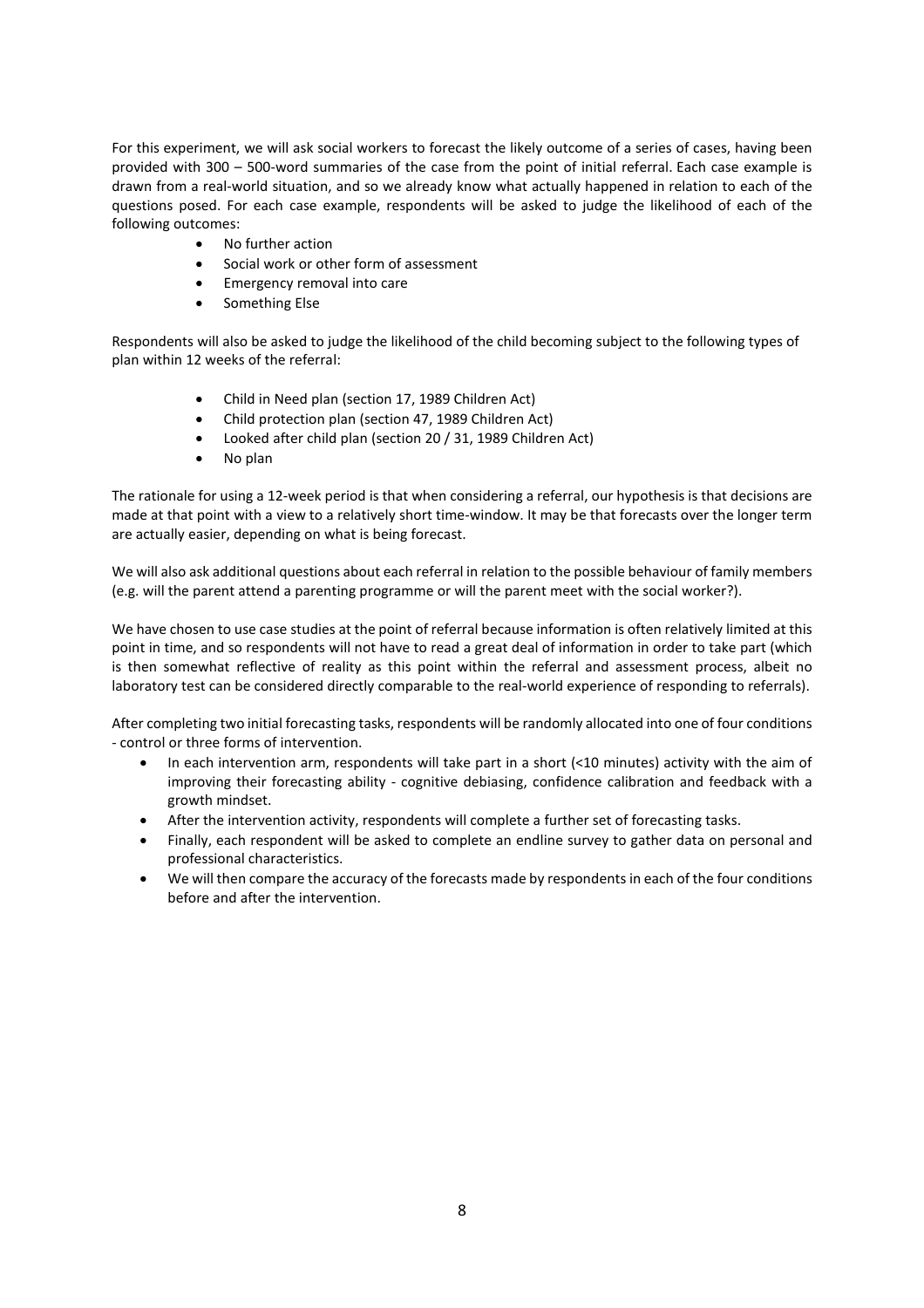

#### <span id="page-8-0"></span>**Randomisation**

- Participants will be individually allocated to either a control group or one of three intervention groups.
- Randomisation will be undertaken blindly using the Qualtrics online survey website allocating equal numbers to each condition.
- The randomisation process will be recorded by Qualtrics and will form part of the data output from the completed surveys.
- Analysts will be blinded to group allocation.

#### <span id="page-8-1"></span>**Participants**

- All registered social workers working for local authorities in England are eligible to take part.
- The study will be advertised using the What Works for Social Care website and social media platforms.
- <span id="page-8-2"></span> We will also approach partner local authorities and ask them to publicise the study within their departments. We may also approach other social work organisations in England (e.g. Frontline) and ask them to do the same.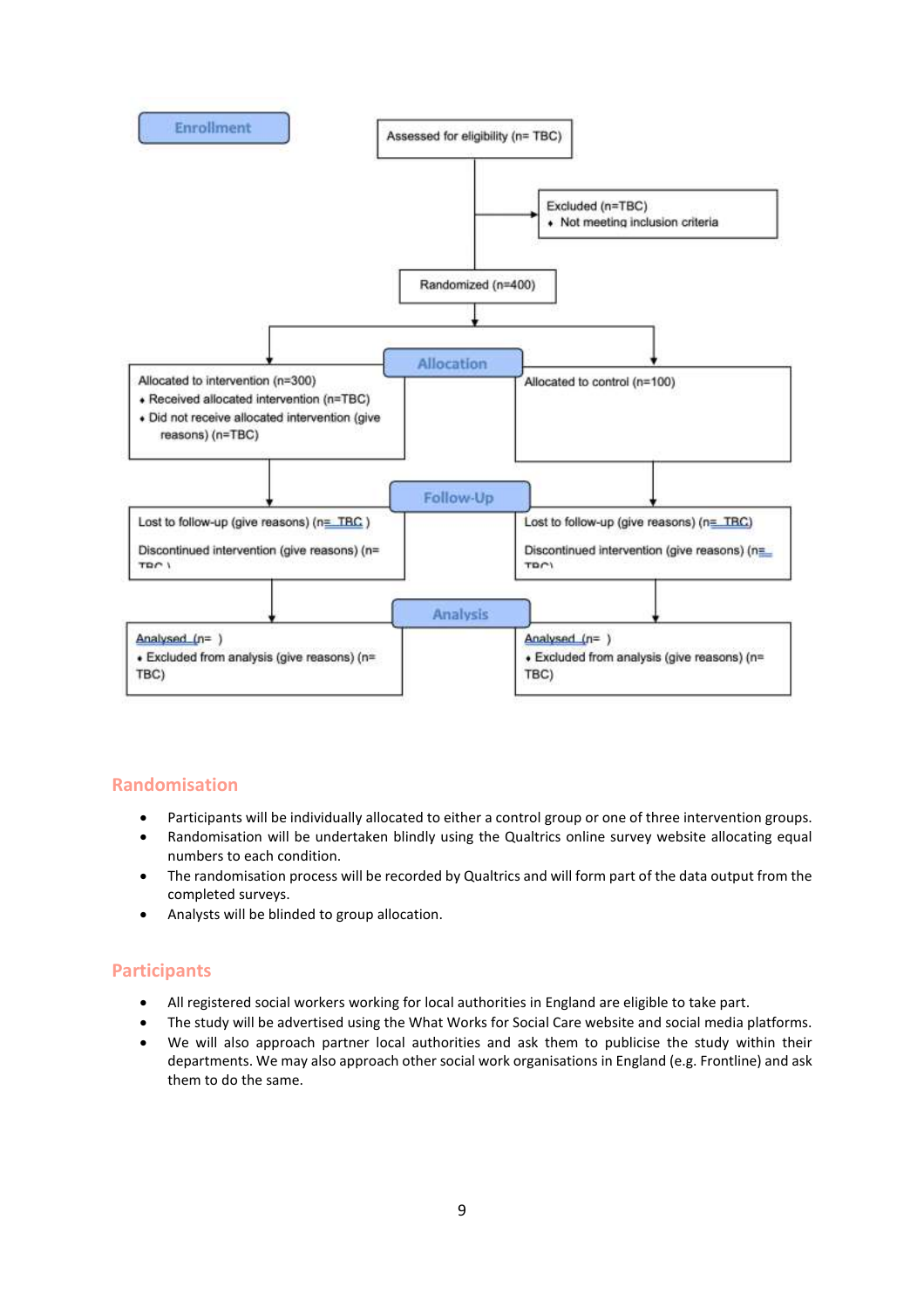|                                     |              | <b>MDES (Proportion of a Standard Deviation)</b> |  |
|-------------------------------------|--------------|--------------------------------------------------|--|
| <b>Alpha</b>                        |              | 0.05                                             |  |
| <b>Power</b>                        |              | 0.8                                              |  |
| <b>One-sided or two-sided?</b>      |              | Two-sided                                        |  |
|                                     | Intervention | 300                                              |  |
| <b>Sample Size (Social Workers)</b> | Control      | 100                                              |  |
|                                     | <b>Total</b> | 400                                              |  |

#### **Sample size/Minimum Detectable Effect Size (MDES) Calculations**

For our primary outcome, the aim is to establish a baseline measure of forecasting accuracy, and distance from accuracy measure respectively, for social workers in England. For a 95% confidence level and 5% margin of error a sample size of 383 is considered representative of the population.

An updated power calculation was conducted when "Sample Size Tables for Clinical Studies (Third Ed.) software, capable of estimating sample size for trials with more than two arms, became available to the team. The programme was used to estimate the sample size need to achieve power of 0.8 based on a control vs intervention group 1 post-training mean difference of 0.08 and a common standard deviation of 0.17. The standard deviation was generated from the baseline data of the first 200 respondents and the mean difference of 0.08 was deemed a meaningful difference between groups (see output below).

We will aim to recruit 600 participants using a 1:3 control to intervention ratio. We anticipate that a sizeable number of participants will not complete the survey adequately and estimate that 600 participants will be sufficient to achieve the required sample size of 400 needed to achieve power of 0.8 based on 99 respondents per group.

| Significance Level, x.<br>Power, 1-B<br>Difference in Means, D.<br>Standard Deviation, o<br>Two-sided at | Number of treatments and placebo, g. | Several Comparsions with Placebo - Continuous | 加巧<br>0.6<br>ooe<br>0.17<br>k<br>u | 枷<br>$to$ $0.9$<br>to.<br>to | by<br>by: $0.1$<br>by.<br>by. | group, m.<br>+sart(g-1)) | Several Comparsions with Placebo - Continuous<br>Each cell gives the number of subjects for the placebo<br>The number of subjects for each treatment groups is n.<br>and the total sample size is N, where N = m + n(g-1) = m(1) |
|----------------------------------------------------------------------------------------------------------|--------------------------------------|-----------------------------------------------|------------------------------------|------------------------------|-------------------------------|--------------------------|----------------------------------------------------------------------------------------------------------------------------------------------------------------------------------------------------------------------------------|
|                                                                                                          |                                      |                                               | Compute                            |                              |                               |                          |                                                                                                                                                                                                                                  |
| $D_{\rm m}$                                                                                              | b.                                   | ×                                             |                                    |                              | Power, 1-B                    |                          |                                                                                                                                                                                                                                  |
| 0.00                                                                                                     | 0.17                                 | Two-cided<br>0.05                             | 0.60<br>62                         | 0.70<br>70                   | 0.80<br>99                    | 0.99<br>131              |                                                                                                                                                                                                                                  |
|                                                                                                          |                                      |                                               |                                    |                              |                               |                          |                                                                                                                                                                                                                                  |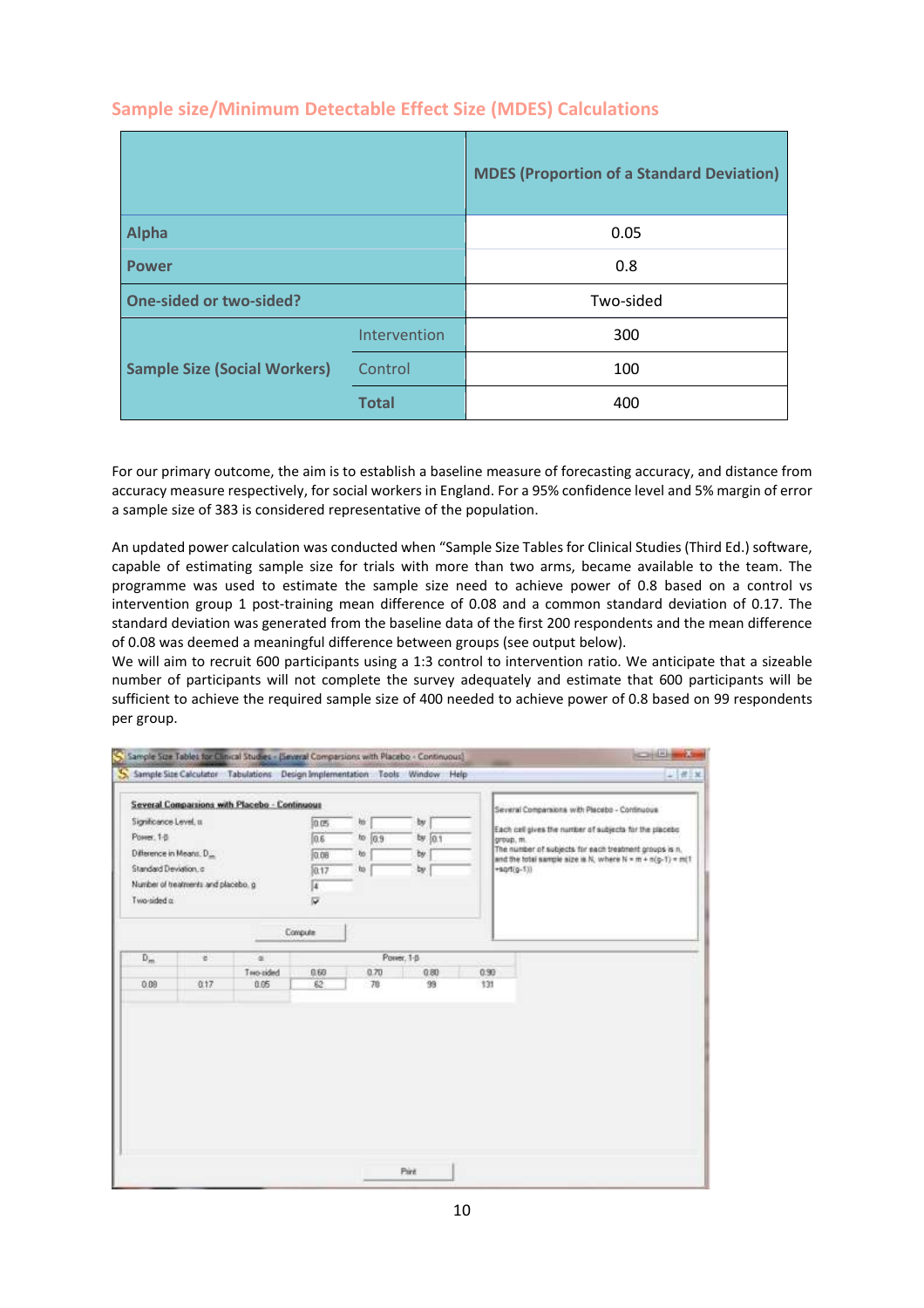#### <span id="page-10-0"></span>**Main Outcome Measures**

The main outcome measures are;

- Overall forecasting accuracy measured via pooled pre and post intervention Brier scores.
- Forecasting accuracy changes (Brier score changes) for each intervention type

#### <span id="page-10-1"></span>**Exploratory Outcome Measures**

- Similarity between forecasts made by respondents in the same local authority vs. respondents in other local authorities.
- Predictive power of professional and personal characteristics for forecasting accuracy
- Whether certain questions are harder to accurately forecast than others (e.g. comparing processrelated questions with behaviour-related questions).

#### <span id="page-10-2"></span>**Analysis Plan**

#### Primary Analysis

The first step of the analysis is the calculation of Brier scores for each individual using the following formula:

$$
Z = (1 - x)^2 + (0 - y)^2
$$

Where  $x =$  the forecast for the outcome that occurs and  $y =$  the forecast for the outcome that does not occur.

Median accuracy across the full sample will be calculated by pooling pre and post intervention data.

To test the effectiveness of each intervention on forecasting accuracy, a multiple regression model will be created with post-test Brier scores from each of the four conditions. Baseline Brier scores will be included as a covariate to control for differences in baseline scores between the conditions.

#### Exploratory Analysis

We will explore whether forecasting accuracy is predicted by personal and professional characteristics such as education level and current role.

We are interested in whether forecasting accuracy might be associated with certain professional or personal characteristics. For example, are more experienced social workers able to make more accurate forecasts? As part of the endline survey, we will ask social workers about the following:

- Gender
- Age
- **•** Ethnicity
- Highest educational qualification
- Type of social work qualification (e.g. BA, MA, fast-track)
- Working location (employing local authority)
- Current role
- Team
- Experience in current role
- Length of time since qualification as a SW
- Understanding of key purpose of children's service (proxy for professional value-base)
- Confidence in forecasting ability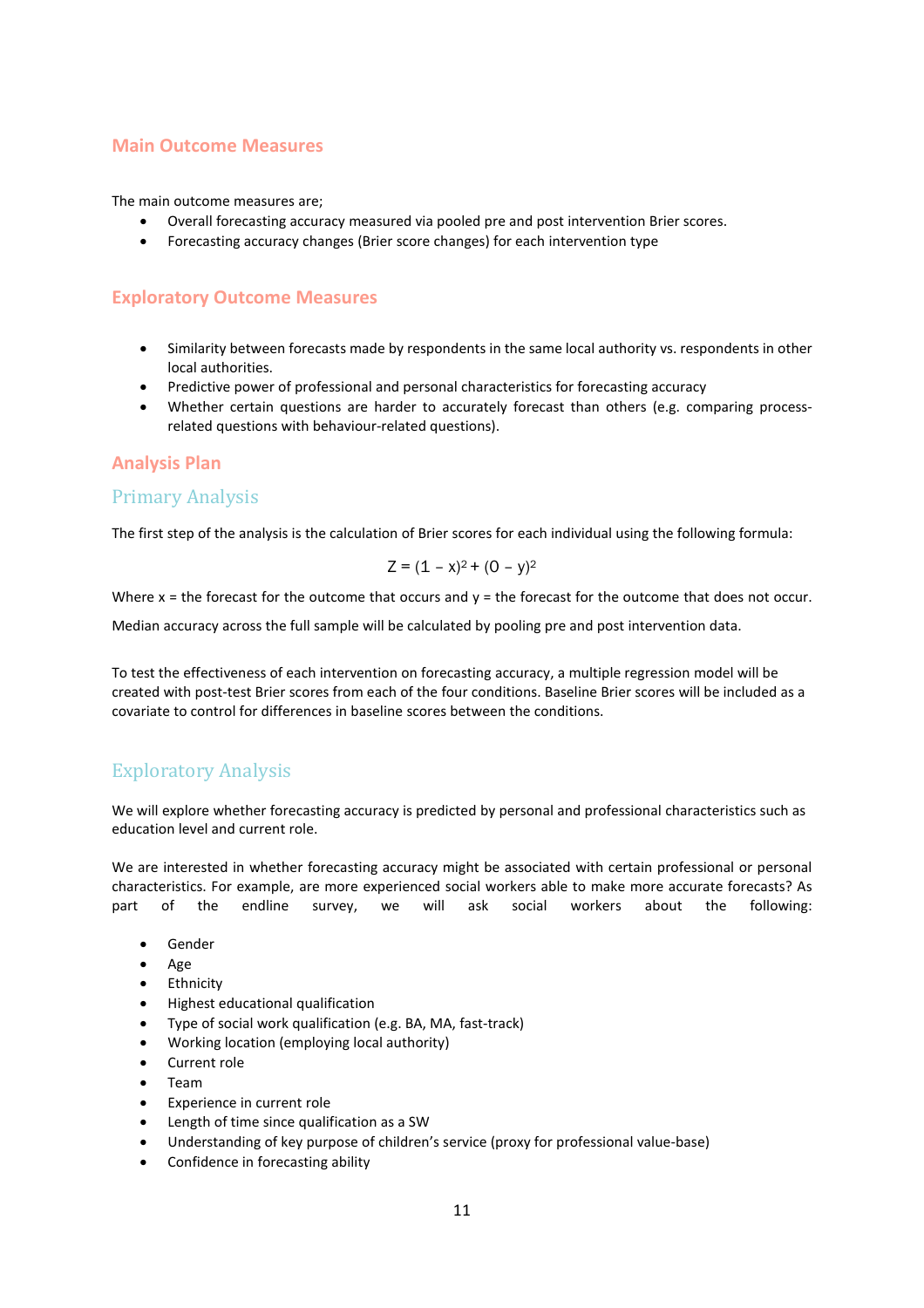We expect to find that the following four characteristics will be predictive of forecasting ability than the others:

- Highest educational qualification and type of SW qualification
- Confidence in forecasting ability
- Current role
- Team

A stepwise linear regression model will examine relationships between forecasting accuracy and the four personal and professional characteristics listed above. A final stepwise regression will examine the remaining eight factors that we do not expect to be meaningfully related to forecasting accuracy, but will test in the interests of completion.

### Contextual Factors Analysis

The most significant contextual factor islikely to be the local authority within which each respondent is working. We know that different local authorities operate different thresholds, therefore the social worker may answer correctly for what would happen in their local authority, but incorrectly in relation to what actually happened (in a different local authority). As part of the endline survey, we will ask participants to tell us the first half of their workplace postcode, which should enable us to map participants by local authority. We will examine whether respondents are more consistent with other respondents from the same local authority than they are with the wider sample and actual case outcomes. Whether social workers are able to make accurate forecasts based on brief referral-type information (as in this study) may bear little direct relation to real-world decisionmaking (or forecasting ability in relation to actual families).

### <span id="page-11-0"></span>**Ethics & Participation**

- Ethical approval has been obtained from the ethics committee of the School of Social Sciences, Cardiff University.
- The trial will be advertised using the What Works for Children's Social Care website and social media platforms. Social workers will be invited to take part by completing a survey, hosted on Qualtrics. We will also ask current partner local authorities to help promote the survey locally and we may also ask other social work organisations (e.g. Firstline) to do the same.
- The first part of the survey will consist of an information sheet and consent form. To proceed with the survey, social workers will need to consent to taking part.
- If any participants decline consent, they will be exited from the survey at that point.
- Participants will be able to exit the study at any stage by exiting the survey, although any data provided at that stage will be retained.

### <span id="page-11-1"></span>**Registration**

 The trial was first registered on the Open Science Framework (OSF) on August 14th 2019. The project details are under embargo until October 31<sup>st</sup> 2019, however the details can be previewed here; [https://osf.io/rptdz/.](https://osf.io/rptdz/)

### <span id="page-11-2"></span>**Data protection**

- We will only collect and process data in order to address our research questions. In all circumstances, the identities of individuals taking part in the study and the data they provide will be kept confidential and will only be used for research purposes. Participants will be informed of their right not to take part in the study, either by not consenting to take part at all or by exiting the survey at any point they so choose.
- Data will be processed only when the data subject has given consent to the processing of his or her personal data for the specific purpose of conducting this trial.
- All data collected will be stored securely on Cardiff University computers.

### <span id="page-11-3"></span>**Personnel**